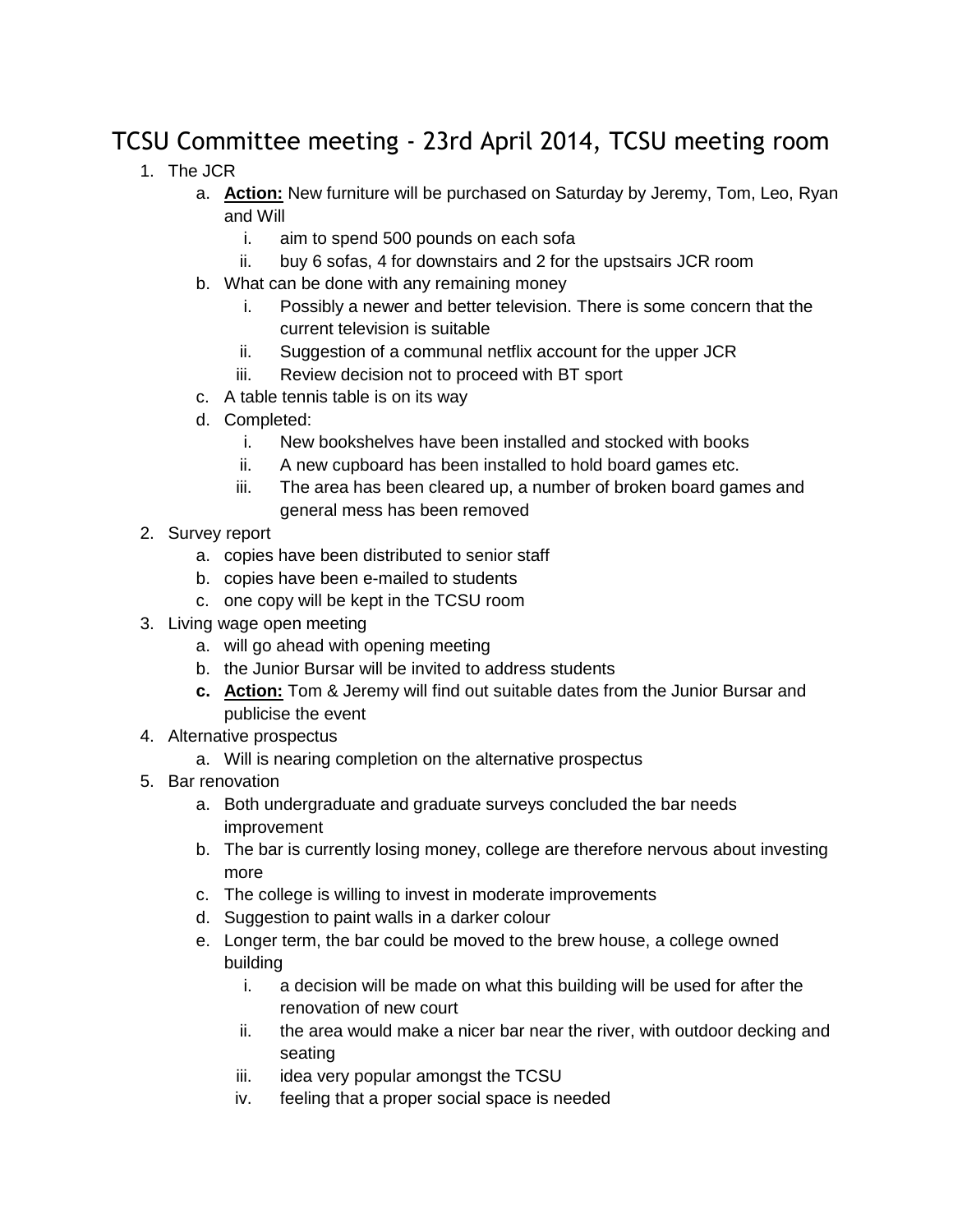- v. time horizon: 10 years minimum
- vi. Whewells cellar another possibility
- vii. TCSU will look at potential venues
- f. 2 proposals could be put forward
	- i. a short term proposal, with the aim of completing works before the end of the current TCSU committee's tenure
	- ii. a longer term plan, with the aim of maintaining TCSU pressure on the college to look for more drastic improvements
- **g. Action:** Tom & Jeremy to make enquiries with the Junior Bursar
- 6. Keep students informed regarding new court renovations
	- a. TCSU may be able to visit the mock up room
	- b. Suggestion to photograph the room and publish photos on the website
	- **c. Action:** Tom & Jeremy to make enquiries with the Junior Bursar
- 7. The head of catering also invited the TCSU to visit the kitchens
	- **a. Action:** Cornelius to arrange a visit for interested students
- 8. By elections
	- a. The current president will be completing a year abroad next academic year
	- b. The committee agreed the following plan of action would amount ot the least disruption of the TCSU's work
		- i. Jeremy will remain president for the rest of this academic year, and complete all duties
		- ii. Freshers week will be planning oversight will remain with Jeremy, with help from the vice-president
		- iii. Tom, current vice president, will act as president for freshers week and the first two weeks of Michaelmas 2014
		- iv. Within the first two weeks of full term a by election will be held for the position of President
	- c. **Action:** Tom to be made signatory on TCSU bank account by end of this term in order to pay for freshers week
- 9. Freshers week
	- a. CUSU event
		- i. meeting on Thursday
		- ii. CUSU planning a freshers event
		- iii. we will move our event timings to fit with this
	- b. John's combined event
		- i. John's are interested in doing a joint event
		- ii. The committee felt that freshers would rather meet people within college in their first week and that meeting an entirely new group of freshers would be too overwhelming in freshers week
		- iii. Suggestion to hold such an event later on in term
	- c. Gowns need better system for selling them
	- d. LGBT event
		- i. probably too few people for a WPR
		- ii. possibly joint with Johns or another college